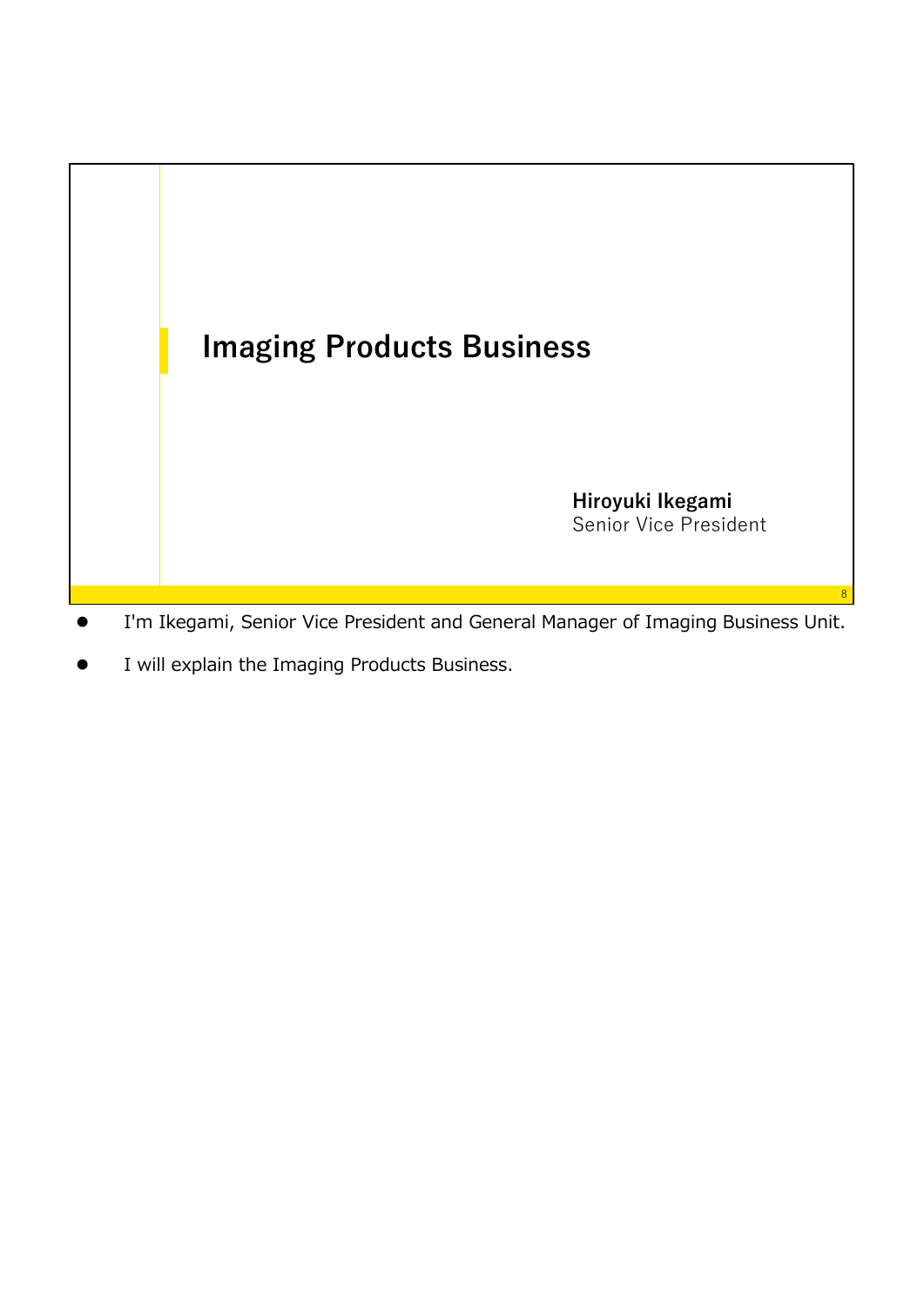

- Business outline is shown on this slide.
- Overall strategy will be explained in the next slide.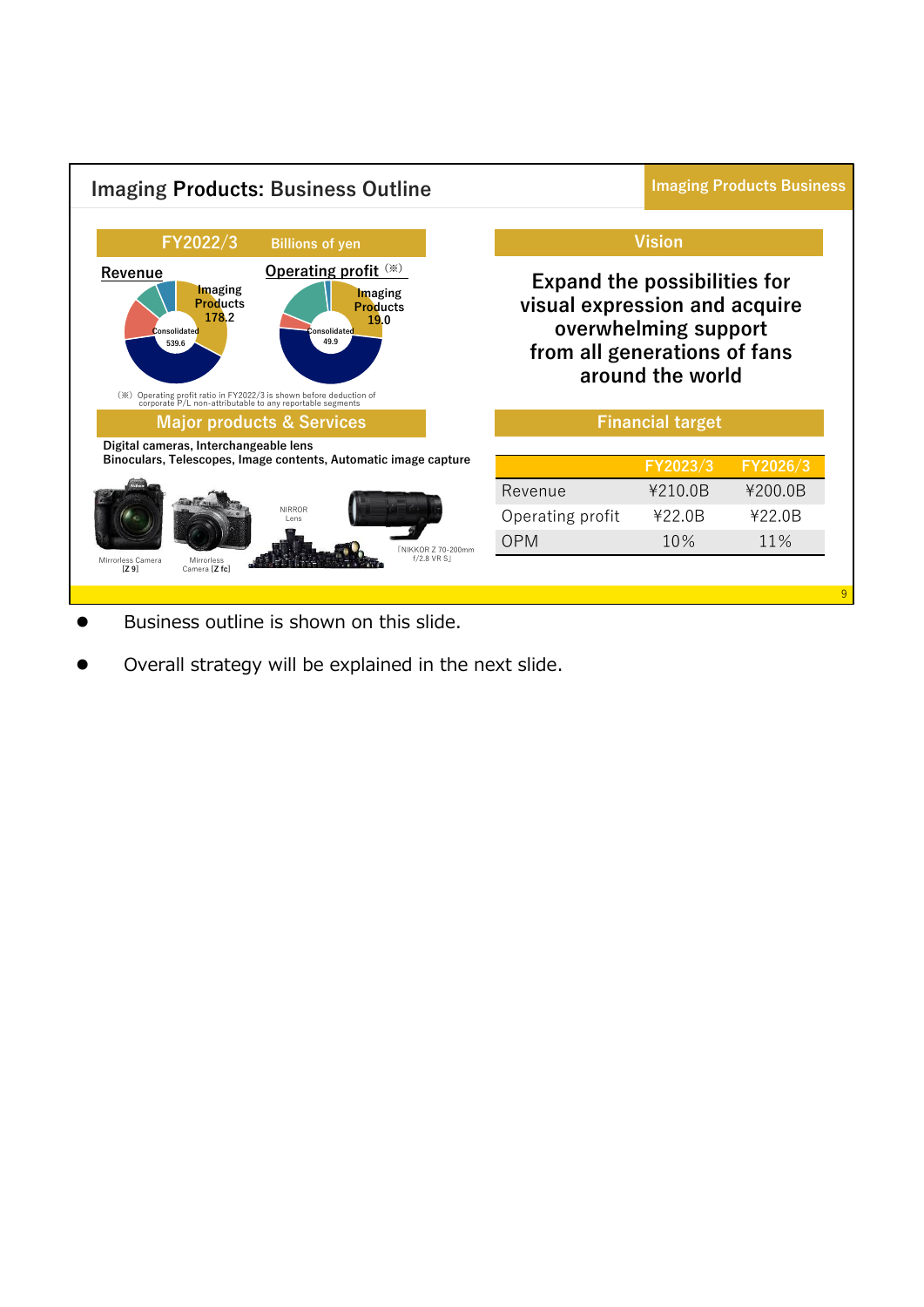

- We have set vision of "Expand the possibilities for visual expression and acquire overwhelming support from all generations of fans around the world".
- The bar graph on the right indicates contraction in the overall market for digital cameras–interchangeable lens type. However, we expect steady growth of the market for professionals and hobbyists, including among emerging markets, younger generations and women.
- Nikon will adhere to a business model that delivers high value-added products, mainly mirrorless, to these professionals and hobbyists.
- We plan to fill out our mirrorless lineup by expanding to a more complete system of 50+ lenses and deploying the popular advanced features present in our flagship Z 9 model to other models, as well.
- Furthermore, we will bolster video functionality to appeal to video creators at the same time we expand touch points with the customer and strive to expand our fan base.
- Stabilize the earnings of Imaging Products Business, we aim to achieve revenue of ¥200.0B and an OPM of 10% or more in FY2025.
- I will explain the concrete business plan on the following slides.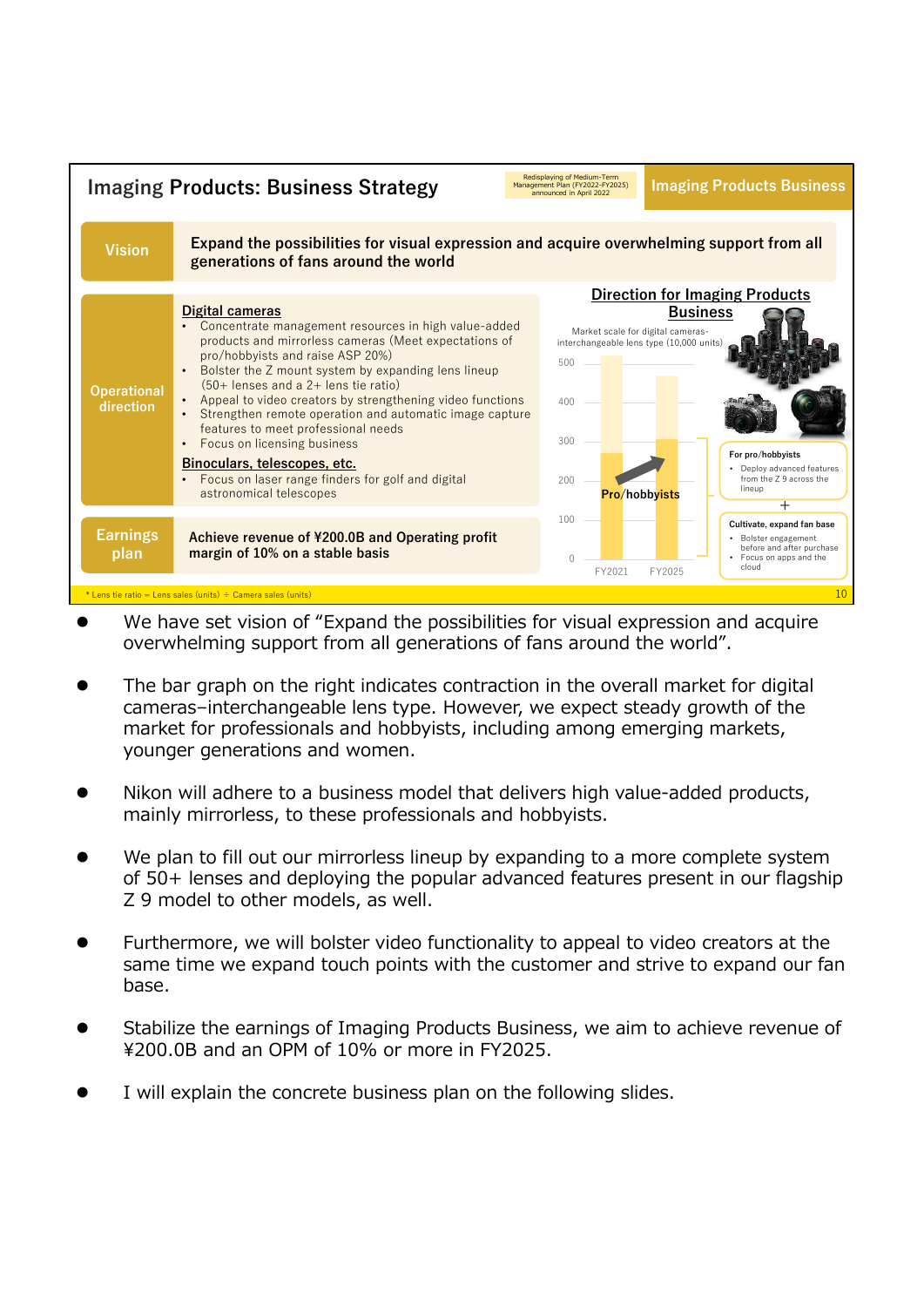

- First, I will describe our market outlook.
- The DCIL market is contracting as entry-level models mainly used to record images are replaced by smartphones.
- However, in addition to the steady growth of the past 10 years, in the market for mid/high-end models, we have seen an influx of young people and users who want to shoot videos in recent years.
- According to spread of visual expression on social media, the use of DCIL on Instagram has doubled over the past six years and people motivated to buy DCIL to shoot video has more than tripled over the past six years.
- For these reasons, we expect the market for mid/high-end mirrorless cameras to remain stable at the 3 million unit level toward FY2025.
- In light of these market conditions, our business strategy is to focus on mid/highend models, we will focus on "capturing young hobbyists" and "strengthening our video lineup". In addition, we will expand our lens lineup to meet diverse customer needs, by improving the lens tie ratio, we will further strengthen our earnings base.
- As for our major KPI. We will shift to higher value-added DCIL, targeting 700,000 units of mid/high-end models in FY2025.
- By focusing on high value-added products, we plan to increase ASP by approx. 20% compared to FY 2021.
- With regard to lenses, we will expand the lens tie ratio to 2.0 by expanding our lens lineup to meet diverse customer needs.
- As of the end of the last fiscal year, we had 29 lenses as part of our Z-mount lens lineup for mirrorless cameras. By FY2025, we will expand that to 50 or more lenses to answer a broad range of user expectations.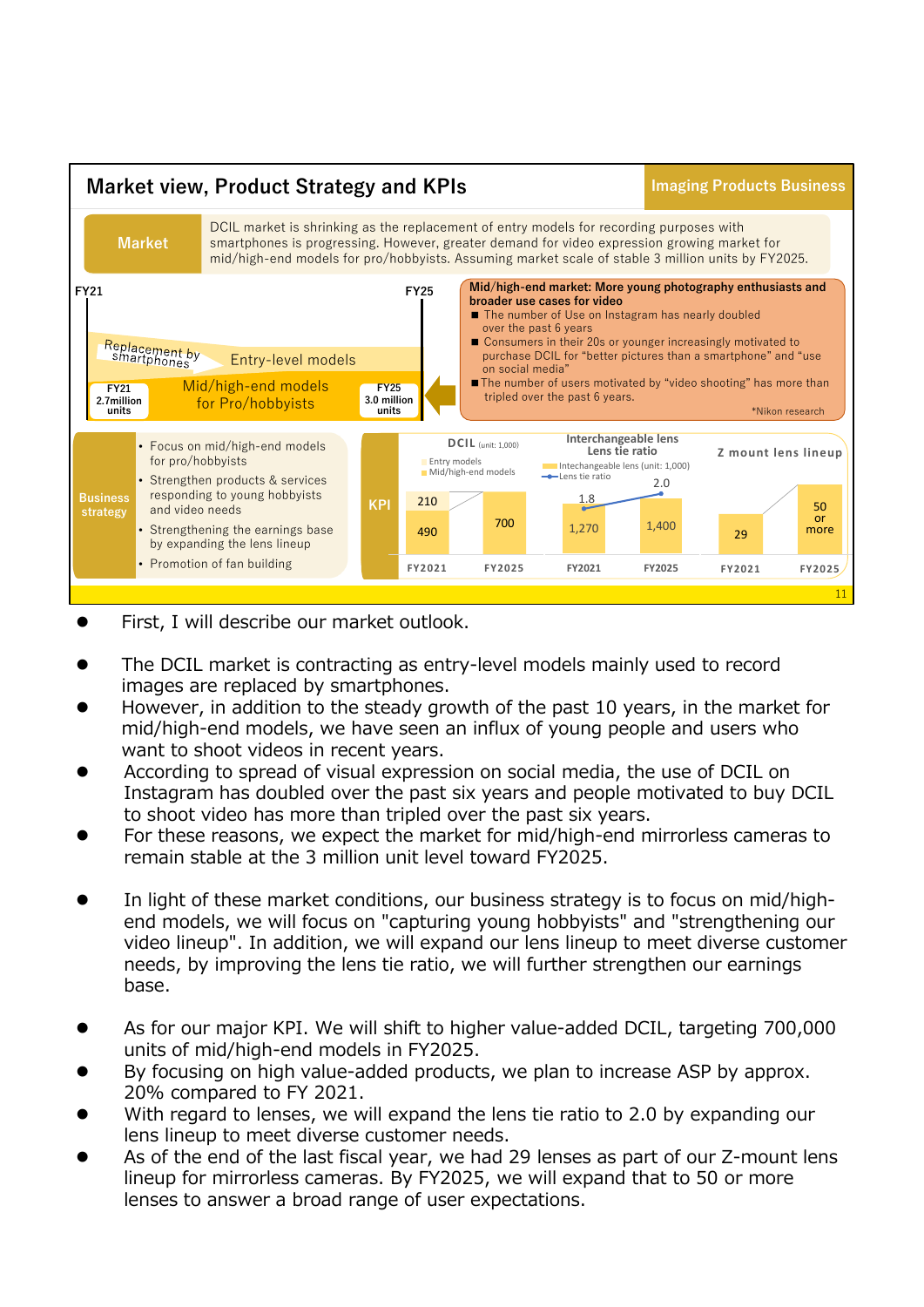## **Product Strategy**

### **Imaging Products Business**

**The launch of Z 9 with substantially upgraded video performance has rapidly opened the market for video professionals and creators.**



- Next, our product strategy for our focus on the video market.
- The Z 9, launched last year, has been very well received, and won both the "Camera of the Year" and the "Readers Award" simultaneously in the Camera Grand Prix 2022, and got 57% of the US market share in the three months from January 2022.
- The Z 9 featured substantially upgraded video performance and received high marks from professionals and hobbyists for its video and still picture performance.
- With this opportunity, we are aggressively developing the market for video use by professionals and creators.
- Our April 20 firmware update made it possible to shoot 8.3k/60p, 12bit RAW video for a long time. Furthermore, compared to conventional dedicated video cameras, our product enables one-person operations, thanks to such as its smaller size, lighter weight, Fanless structure and superb AF performance. It has been well received and adopted by a number of productions and regional broadcast stations.
- To promote its adoption, we are allying with makers that specialize in videorelated accessories to support building out a video-shooting ecosystem. We will also strengthen our product lineup with video function.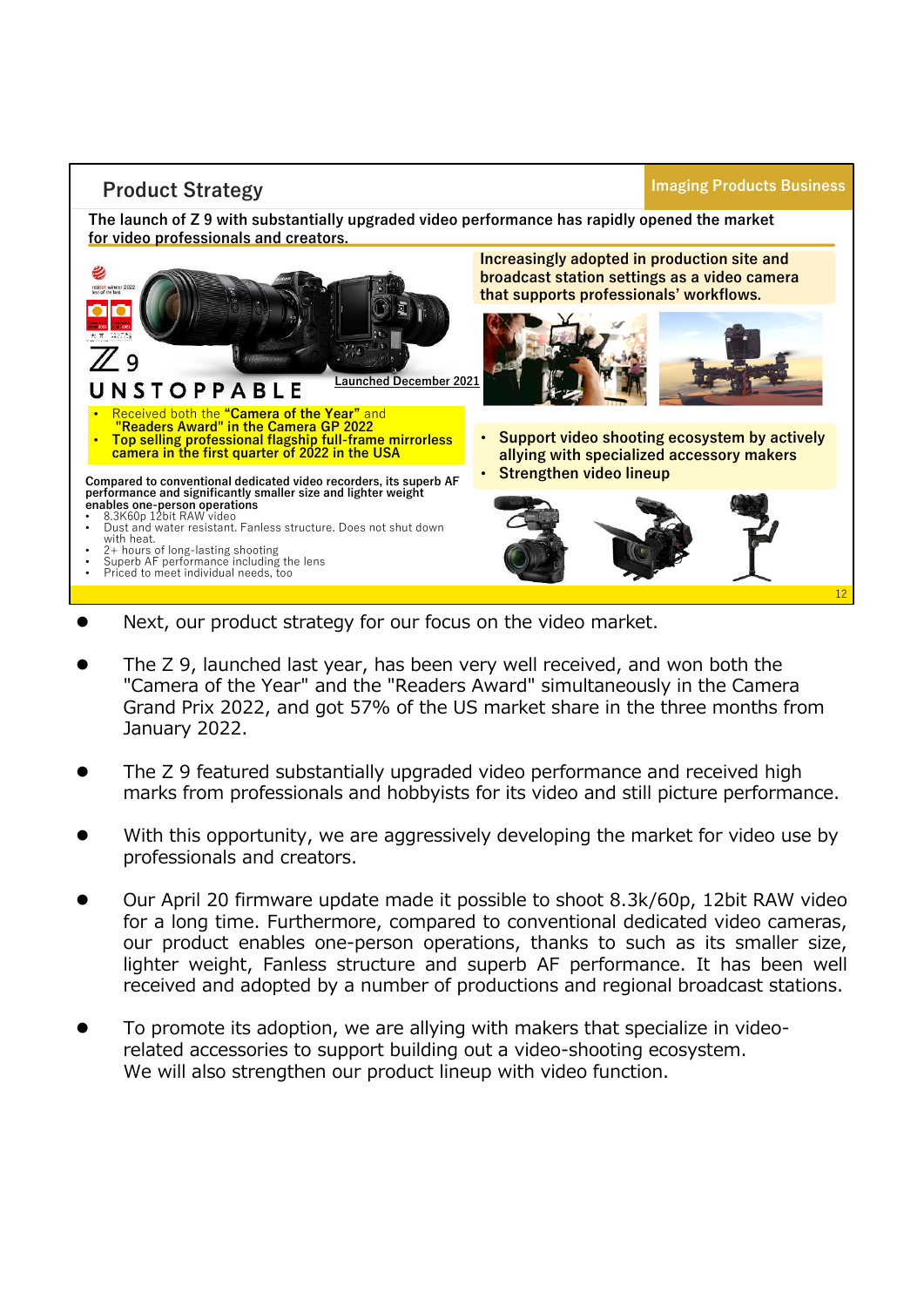# **Remote Workflows Supporting Professional Needs**

**Imaging Products Business**

**Support demand for capturing emotive moments that could not be captured before and win high marks from professionals**



- Next, I will explain the recently growing market for remote operation of cameras.
- Already, Nikon has introduced into the market applications and hardware related to remote operation, which are well received out in the field. At the opening ceremony of this year's Beijing Olympics, according to our research, we have achieved approximately 60% share and are building out a solid base for professionals in the backend.
- We are also seeing usage in settings such as *Go* or *Shogi* competitions, where silence is required, as well as places people cannot shoot from, such as stadium ceilings for such as sports competitions and film festival.
- We currently provide a suite of applications called the Nikon Experience (NX) Series. NX Field provides control of multiple cameras and high-speed forwarding. NX Mobile Air performs image information editing and high-speed forwarding from smartphones.
- In terms of hardware, MRMC(UK), a group company, has developed and provided a system that can be remotely operated by attaching DCIL.
- The market for automated and remote image capture is expected to grow in the future. Moving forward, we will support shooting unprecedented scenes and angles by expanding solutions and strengthening features.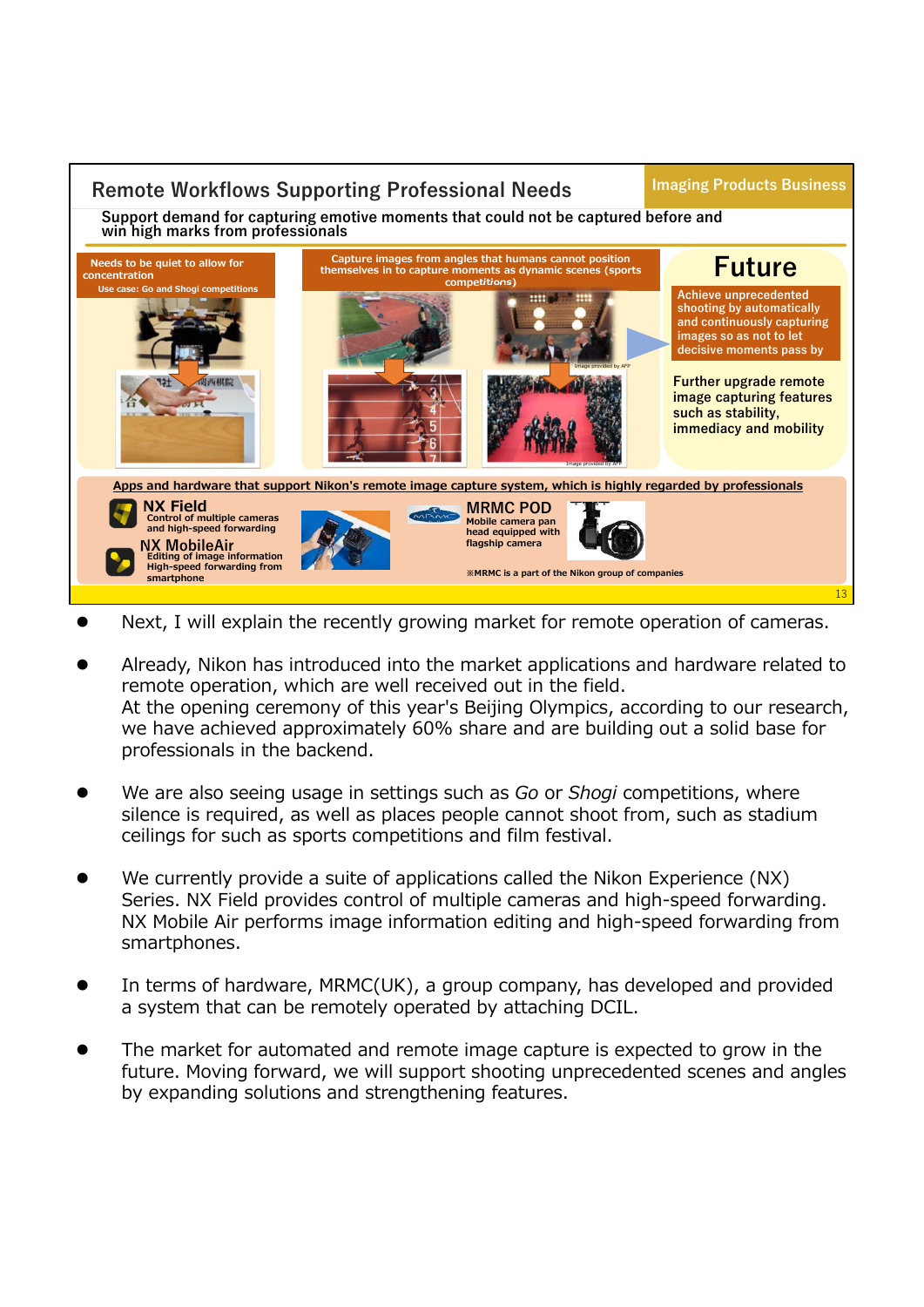# **Growth Drivers: Imaging Contents**

### **Imaging Products Business**

**Support a society where people are connected in ways that transcend time and space with imaging production technologies**

### **Needs in society and industry**

- New imaging expressions and connections with people
- Reduced costs in contents production • Education and remote work support that is reproducible and effective

### **Nikon's strengths**

- Imaging technologies such as volumetric, 3D capture and 360°
- Japan's first partner company of Microsoft Mixed Reality Capture Studios

#### **Business development**

- Recruit external talent and started operations at Nikon Creates Corporation
- Deliver solutions and support production of sophisticated 3D
- and 4D contents with a broad range of creators and producers • Externally supply VR and MR after enhancing effectiveness on our own production floors



- Next, I will explain our image contents business, which we have positioned as a growth driver over the mid- to long-term in the Imaging Products Business.
- These efforts are aimed at growing the business looking out to 2030.
- In 2030, it is said people will be connected transcending time and space and freely travel between real world and metaverse.
- Such a society will demand new forms of visual expression including 3D and 4D, which is 3D video, and Nikon aims to support a world of Virtual Reality (VR) and Mixed Reality (MR) with its technologies in high-quality volumetrics and 3D capture.
- We have already been certified as Microsoft's first partner in Japan and, in April, our new company Nikon Creates Corporation began operations.
- In the field of industrial training, we have leveraged VR/MR on our own production floors and plan to deploy this as a business to other companies.
- Nikon aims to leverage its image production technologies to support a society where people connect transcending time and space.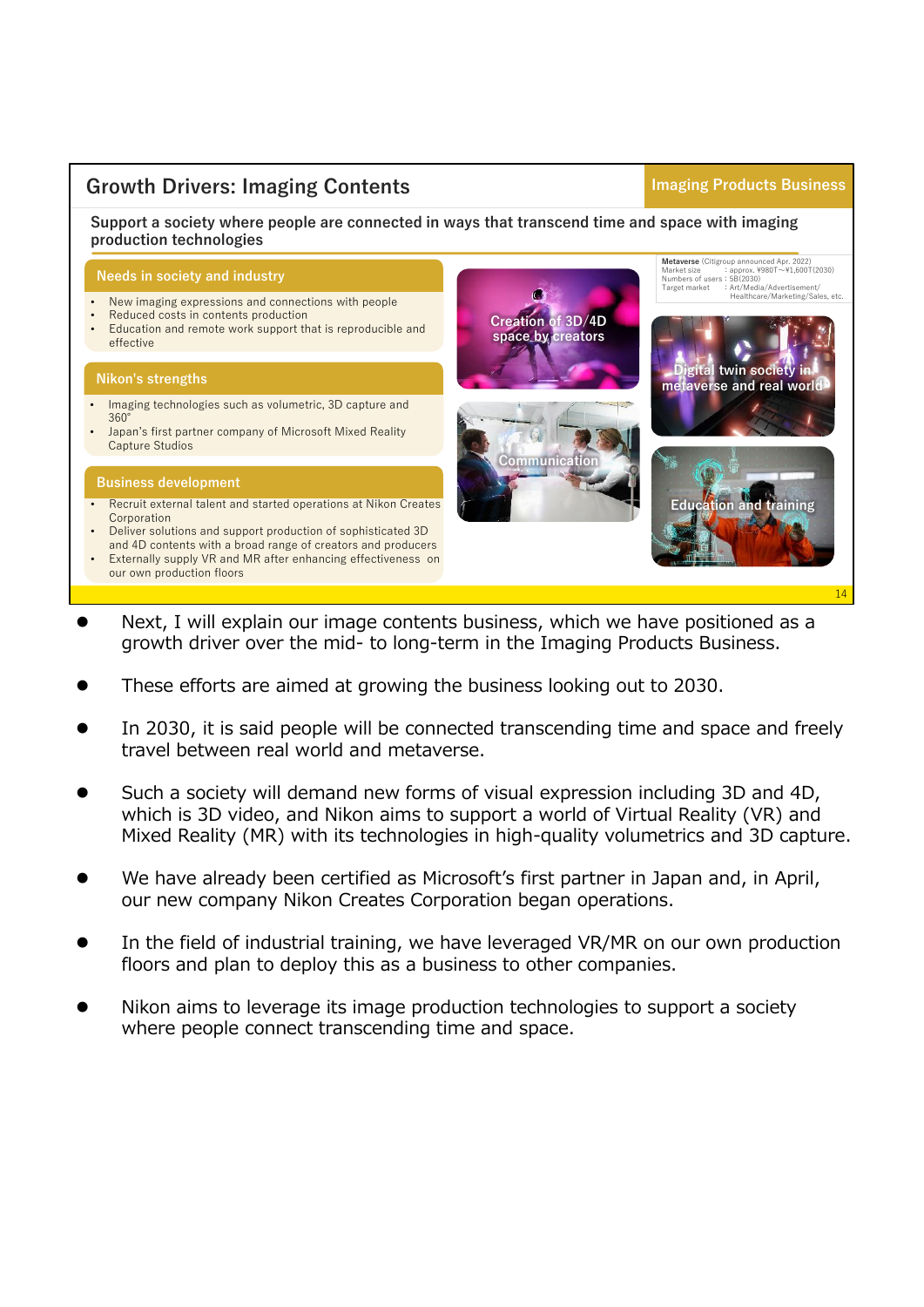

- In terms of the imaging contents business, in the summer of 2019 at UK The Open, Nikon commercialized volumetrics imaging contents for the first time and received a tremendous response.
- Beginning in April this year, Nikon Creates began operations in Japan and will provide high-quality volumetrics imaging contents in Asia, as well.
- Nikon's 3D imaging technologies build upon robotics technology from MRMC and provide an innovative workflow to shooting sites including high-quality contents and LED virtual production.
- Based on these activities, we have entered the imaging contents and plan to create new value for a digital twin society looking out to 2030.